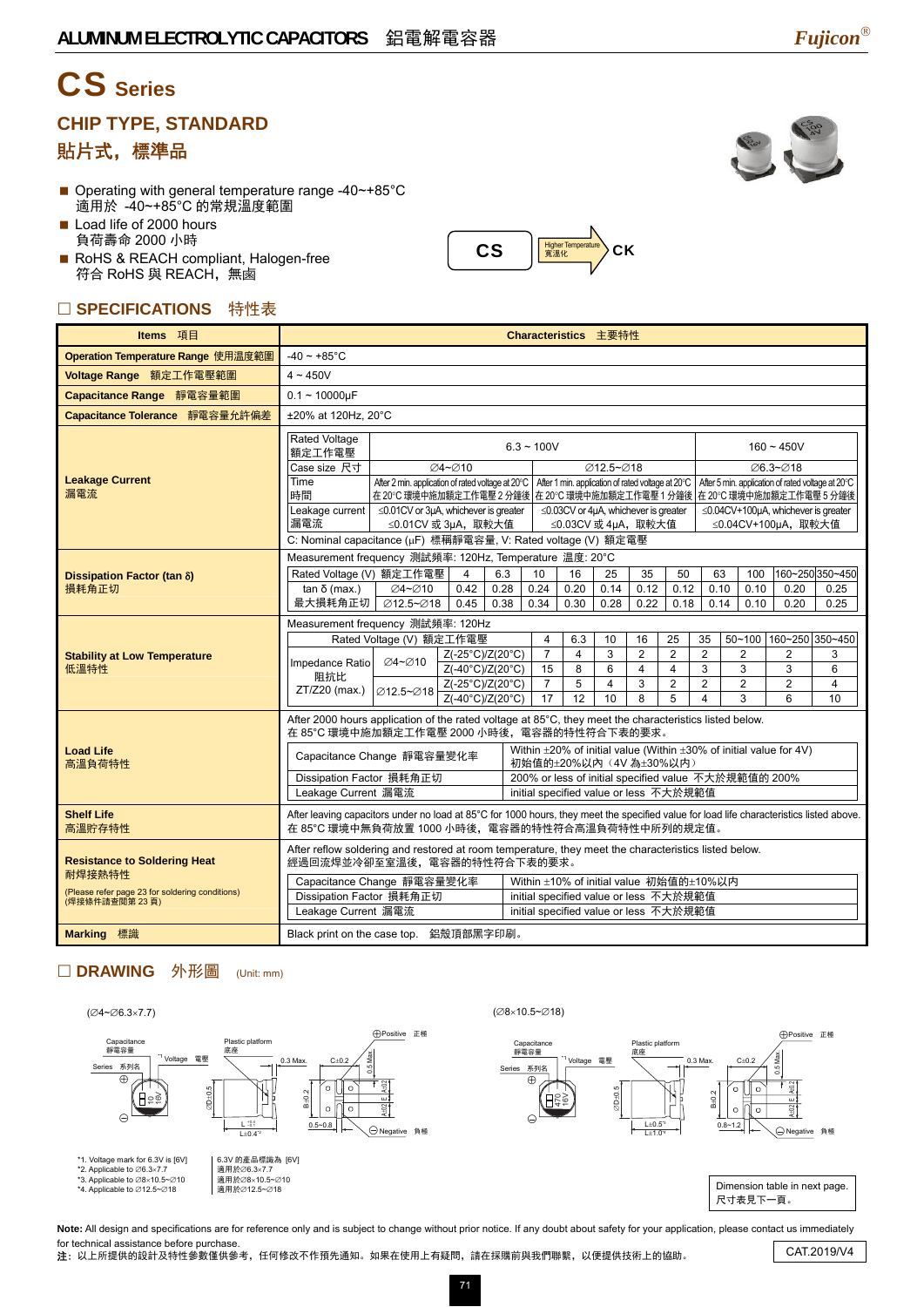

## CS **Series**

#### □ DIMENSIONS (Unit: mm) 尺寸表

| ØD x L      | $4 \times 5.4$ | $5 \times 5.4$ | $6.3 \times 5.4$ | $6.3 \times 7.7$ | 8 x 10.5 | 10 x 10.5 | $10 \times 13.5$ | 12.5 x 13.5 | $12.5 \times 16$ | 16 x 16.5 | 18 x 16.5 | $18 \times 18.5$ |
|-------------|----------------|----------------|------------------|------------------|----------|-----------|------------------|-------------|------------------|-----------|-----------|------------------|
| A           | 2.0            | 2.2            | 2.6              | 2.6              | 3.0      | 3.3       | 3.3              | 4.9         | 4.9              | 5.8       | 6.2       | 6.2              |
| B           | 4.3            | 5.3            | 6.6              | 6.6              | 8.4      | 10.4      | 10.4             | 13.0        | 13.0             | 17.0      | 19.0      | 19.0             |
| C           | 4.3            | 5.3            | 6.6              | 6.6              | 8.4      | 10.4      | 10.4             | 13.0        | 13.0             | 17.0      | 19.0      | 19.0             |
| $E \pm 0.2$ | 1.0            | 1.4            | 1.9              | 1.9              | 3.1      | 4.7       | 4.7              | 4.7         | 4.7              | 6.4       | 6.4       | 6.4              |
|             | 5.4            | 5.4            | 5.4              | 7.7              | 10.5     | 10.5      | 13.5             | 13.5        | 16.0             | 16.5      | 16.5      | 18.5             |

#### □ DIMENSIONS & MAXIMUM PERMISSIBLE RIPPLE CURRENT 規格尺寸及最大允許紋波電流

|                     | <b>WV</b>         | 4                                      |               | 6.3                                      |                                       |                                                             | 10                                     |                                        |              | 16                                                             |                 | 25           |                                        |                |
|---------------------|-------------------|----------------------------------------|---------------|------------------------------------------|---------------------------------------|-------------------------------------------------------------|----------------------------------------|----------------------------------------|--------------|----------------------------------------------------------------|-----------------|--------------|----------------------------------------|----------------|
| μF                  | Code<br>代碼        | 0G                                     |               | 0J                                       |                                       |                                                             | <b>1A</b>                              |                                        |              | 1C                                                             |                 |              |                                        | 1E             |
| 4.7                 | 4R7               |                                        |               |                                          |                                       |                                                             |                                        |                                        |              |                                                                |                 |              | $4 \times 5.4$                         | 19             |
| 10                  | 100               |                                        |               |                                          |                                       |                                                             |                                        |                                        |              | $4 \times 5.4$                                                 |                 | 25           | $5 \times 5.4$<br>$(4 \times 5.4)$     | 28<br>(20)     |
| 15                  | 150               |                                        |               |                                          |                                       |                                                             |                                        |                                        |              | $4 \times 5.4$                                                 | 28              |              | $5 \times 5.4$                         | 34             |
| 22                  | 220               |                                        |               | $4 \times 5.4$                           |                                       | 31                                                          | $5 \times 5.4$<br>$(4 \times 5.4)$     | 35<br>(28)                             |              | $5 \times 5.4$<br>$(4 \times 5.4)$                             | 39<br>(28)      |              | $6.3 \times 5.4$<br>(5 × 5.4)          | 52<br>(35)     |
| 33                  | 330               | $4 \times 5.4$                         | 26            | $5 \times 5.4$                           | $(4 \times 5.4)$                      | 39<br>(31)                                                  | $5 \times 5.4$<br>$(4 \times 5.4)$     | 43<br>(32)                             |              | $6.3 \times 5.4$<br>(5 × 5.4)                                  | 57              | (40)         | $6.3 \times 5.4$<br>(5 × 5.4)          | 63<br>(42)     |
| 47                  | 470               | $4 \times 5.4$                         | 34            | $5 \times 5.4$<br>$(4 \times 5.4)$       |                                       | 47<br>(36)                                                  | $5 \times 5.4$                         | 43                                     |              | $6.3 \times 5.4$<br>(5 × 5.4)                                  | 68              | (44)         | $6.3 \times 5.4$                       | 68             |
| 56                  | 560               | $4 \times 5.4$                         | 39            | $5 \times 5.4$                           |                                       | 46                                                          | $6.3 \times 5.4$                       | 57                                     |              | $6.3 \times 5.4$                                               | 74              |              | $6.3 \times 5.4$                       | 82             |
| 68                  | 680               | $5 \times 5.4$                         | 45            | $6.3 \times 5.4$                         | (5 × 5.4)                             | 62<br>(52)                                                  | $6.3 \times 5.4$                       | 72                                     |              | $6.3 \times 5.4$                                               | 80              |              | $6.3 \times 5.4$                       | 94             |
| 100                 | 101               | $5 \times 5.4$                         | 61            | $6.3 \times 5.4$                         | (5 × 5.4)                             | 71<br>(55)                                                  | $6.3 \times 5.4$<br>(5 × 5.4)          | 76<br>(70)                             |              | $6.3 \times 5.4$                                               | 86              |              | $6.3 \times 7.7$                       | 130            |
| 150                 | 151               | $6.3 \times 5.4$                       | 74            | $6.3 \times 5.4$                         |                                       | 78                                                          | $6.3 \times 5.4$                       | 88                                     |              | $6.3 \times 7.7$                                               |                 | 135          | $8 \times 10.5$<br>$(6.3 \times 7.7)$  | 200<br>(130)   |
| 220                 | 221               | $6.3 \times 5.4$                       | 82            |                                          | $6.3 \times 5.4$                      | 95                                                          | $6.3 \times 7.7$                       | 150                                    |              | $8 \times 10.5$<br>$(6.3 \times 7.7)$                          |                 | 215<br>(150) | $8 \times 10.5$                        | 250            |
| 330                 | 331               | $6.3 \times 7.7$                       | 150           | $6.3 \times 7.7$                         |                                       | 150                                                         | $8 \times 10.5$                        | 280                                    |              | $8 \times 10.5$                                                |                 | 280          | $10 \times 10.5$<br>$(8 \times 10.5)$  | 340<br>(310)   |
| 470                 | 471               | $6.3 \times 7.7$                       | 150           |                                          | $8 \times 10.5$<br>$(6.3 \times 7.7)$ | 300<br>(150)                                                | $10 \times 10.5$<br>$(8 \times 10.5)$  | 320<br>(300)                           |              | $10 \times 10.5$<br>$(8 \times 10.5)$                          | (330)           | 420          | $10 \times 10.5$                       | 400            |
| 680                 | 681               | $8 \times 10.5$                        | 300           |                                          | $8 \times 10.5$                       | 300                                                         | $10 \times 10.5$                       | 380                                    |              | $10 \times 10.5$                                               | 450             |              | $10 \times 13.5$                       | 550            |
| 1000                | 102               | $8 \times 10.5$                        | 330           | $10 \times 10.5$                         | $(8 \times 10.5)$                     | 430<br>(330)                                                | $10 \times 10.5$                       | 450                                    |              | $12.5 \times 13.5$<br>$(10 \times 13.5)$<br>$(10 \times 10.5)$ | (550)           | 710<br>(490) | $12.5 \times 13.5$                     | 820            |
| 1500                | 152               | $10 \times 10.5$                       | 450           | $(10 \times 10.5)$                       | $10 \times 13.5$                      | 650<br>(450)                                                | $10 \times 13.5$                       | 650                                    |              | $12.5 \times 13.5$                                             |                 | 750          | $12.5 \times 16$                       | 1000           |
| 2200                | 222               | $10 \times 13.5$<br>$(10 \times 10.5)$ | 620<br>(480)  | $12.5 \times 13.5$<br>$(10 \times 13.5)$ |                                       | 890<br>(720)                                                | $12.5 \times 13.5$                     | 960                                    |              | $16 \times 16.5$<br>$(12.5 \times 16)$                         | 1150<br>(1000)  |              | $16 \times 16.5$                       | 1250           |
| 3300                | 332               | $10 \times 13.5$                       | 700           | $12.5 \times 16$<br>$(12.5 \times 13.5)$ |                                       | 1000<br>(900)                                               | $16 \times 16.5$<br>$(12.5 \times 16)$ | 1300<br>(1050)                         |              | $16 \times 16.5$                                               | 1350            |              | $18 \times 16.5$                       | 1450           |
| 4700                | 472               | $12.5 \times 13.5$                     | 850           | $16 \times 16.5$                         |                                       | 1400                                                        | $16 \times 16.5$                       | 1450                                   |              | $18 \times 16.5$                                               | 1600            |              | $18 \times 18.5$                       | 1750           |
| 6800                | 682               | $16 \times 16.5$<br>$(12.5 \times 16)$ | 1350<br>(900) |                                          | $18 \times 16.5$                      | 1700                                                        | $18 \times 16.5$                       | 1700                                   |              | $18 \times 18.5$                                               | 2000            |              | Case size                              | Ripple current |
| 10000               | 103               |                                        |               |                                          | $18 \times 18.5$                      | 2000                                                        | $18 \times 18.5$                       | 2000                                   |              |                                                                |                 |              | 尺寸                                     | 紋波電流           |
|                     | <b>WV</b>         |                                        | 35            |                                          |                                       | 50                                                          |                                        |                                        | 63           |                                                                |                 |              | 100                                    |                |
| Code<br>μF          | 代碼                |                                        | 1V            |                                          |                                       | 1H                                                          |                                        |                                        | 1J           |                                                                |                 | 2A           |                                        |                |
| 0.1                 | 0R1               |                                        |               |                                          |                                       | $4 \times 5.4$                                              | 1.0                                    | $4 \times 5.4$                         |              | 1.0                                                            |                 |              |                                        |                |
| 0.22                | <b>R22</b>        |                                        |               |                                          |                                       | 4 × 5.4                                                     | 2.3                                    | $4 \times 5.4$                         |              | 2.3                                                            |                 |              |                                        |                |
| 0.33                | R33               |                                        |               |                                          |                                       | $4 \times 5.4$                                              | 3.5                                    | $4 \times 5.4$                         |              | 3.5                                                            |                 |              |                                        |                |
| 0.47                | <b>R47</b>        |                                        |               |                                          |                                       | 4 × 5.4                                                     | 5.0                                    | $4 \times 5.4$                         |              | 5.0                                                            |                 |              |                                        |                |
| $\mathbf{1}$<br>1.5 | 010<br><b>1R5</b> |                                        |               |                                          |                                       | $4 \times 5.4$<br>$4 \times 5.4$                            | 10<br>12                               | $4 \times 5.4$<br>$4 \times 5.4$       |              | 10<br>12                                                       |                 |              | $4 \times 5.4$<br>$6.3 \times 5.4$     | 10<br>15       |
| 2.2                 | <b>2R2</b>        |                                        |               |                                          |                                       | $4 \times 5.4$                                              | 15                                     | $4 \times 5.4$                         |              | 15                                                             |                 |              | $6.3 \times 5.4$                       | 20             |
| 3.3                 | 3R3               | 4 × 5.4                                | 18            |                                          |                                       | $4 \times 5.4$                                              | 18                                     | $5 \times 5.4$                         |              | 20                                                             |                 |              | $6.3 \times 7.7$<br>$(6.3 \times 5.4)$ | 45<br>(28)     |
| 4.7                 | <b>4R7</b>        | 4 × 5.4                                | 20            |                                          |                                       | $5 \times 5.4$<br>$(4 \times 5.4)$                          | 23<br>(19)                             | $5 \times 5.4$                         |              | 23                                                             |                 |              | $6.3 \times 7.7$<br>$(6.3 \times 5.4)$ | 50<br>(30)     |
| 10                  | 100               | $5 \times 5.4$<br>$(4 \times 5.4)$     | 30<br>(20)    |                                          |                                       | $6.3 \times 5.4$<br>(5 × 5.4)                               | 34<br>(27)                             | $6.3 \times 7.7$<br>$(6.3 \times 5.4)$ |              | 55<br>(34)                                                     |                 |              | $8 \times 10.5$<br>$(6.3 \times 7.7)$  | 110<br>(50)    |
| 22                  | 220               | $6.3 \times 5.4$<br>(5 × 5.4)          | 54<br>(42)    |                                          |                                       | $6.3 \times 5.4$                                            | 60                                     | $8 \times 10.5$<br>$(6.3 \times 7.7)$  |              | 140<br>(70)                                                    |                 |              | $10 \times 10.5$<br>$(8 \times 10.5)$  | 180<br>(120)   |
| 33                  | 330               | $6.3 \times 5.4$                       | 60            |                                          |                                       | $6.3 \times 7.7$                                            | 85                                     | $8 \times 10.5$<br>$(6.3 \times 7.7)$  |              | 160<br>(85)                                                    |                 |              | $10 \times 10.5$                       | 190            |
| 47                  | 470               | $6.3 \times 5.4$<br>$(6.3 \times 7.7)$ | 70<br>(165)   |                                          |                                       | $10 \times 10.5$<br>$(8 \times 10.5)$<br>$(6.3 \times 7.7)$ | 130<br>(110)<br>(90)                   | $10 \times 10.5$<br>$(8 \times 10.5)$  | 230<br>(170) |                                                                | Case size<br>尺寸 |              | Ripple current<br>紋波電流                 |                |

•Case size ∅D×L(mm), ripple current (mA rms) at 85°C, 120Hz •尺寸∅D×L(mm), 紋波電流(mA rms)於 85°C, 120Hz

Note: All design and specifications are for reference only and is subject to change without prior notice. If any doubt about safety for your application, please contact us immediately for technical assistance before purchase.

for technical assistance before purchase.<br>注: 以上所提供的設計及特性參數僅供參考,任何修改不作預先通知。如果在使用上有疑問,請在採購前與我們聯繫,以便提供技術上的協助。 CAT.2019/V4